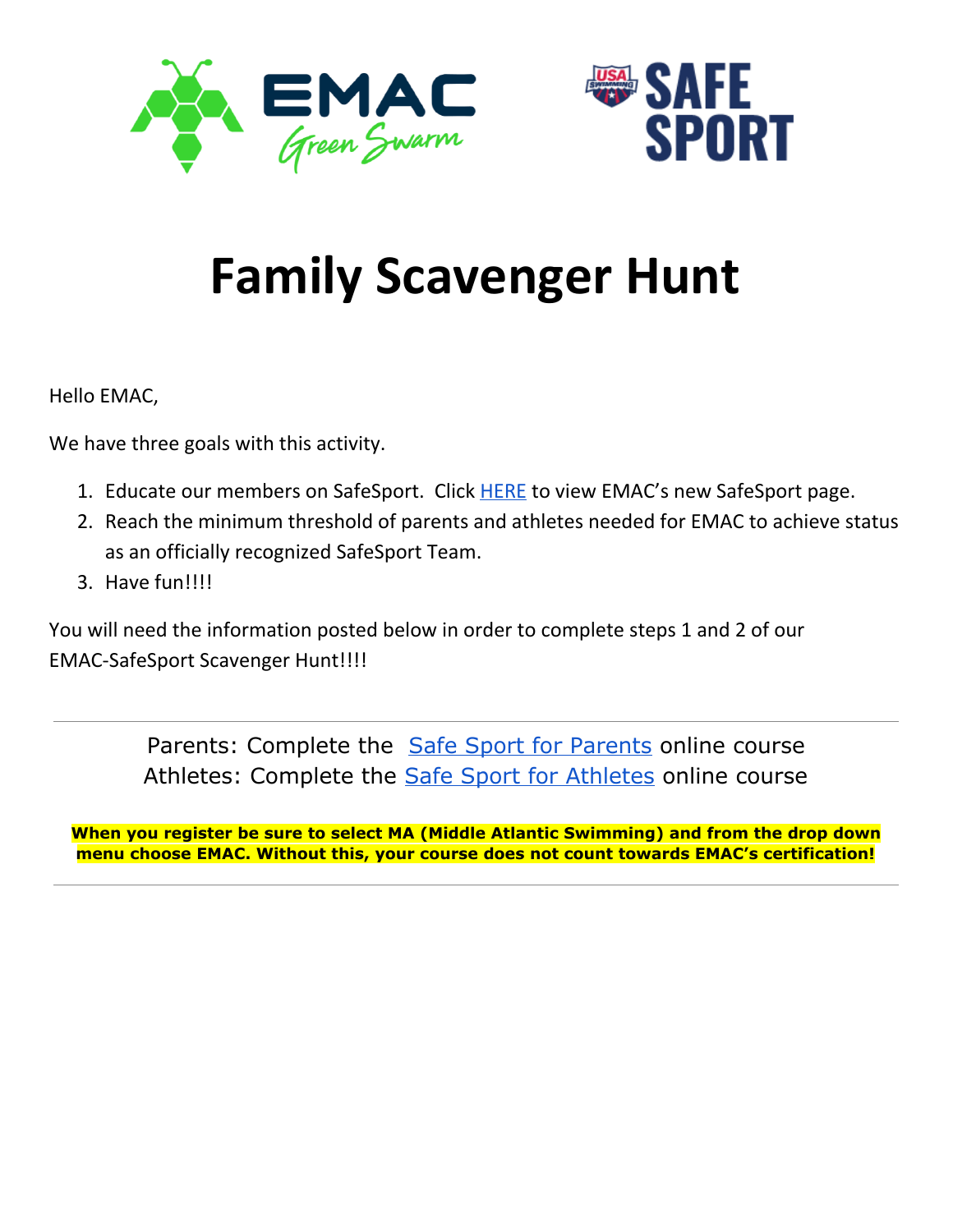# **Family Scavenger Hunt Instructions**

- 1. Read and understand the 10 EMAC Scavenger Hunt Tasks
- 2. Perform the tasks
- 3. Create a video submission that clearly shows each item from your list of tasks.
- 4. Post your video submission to the EMAC Facebook Page [HERE](https://www.facebook.com/EMACswim/?eid=ARAPGjvKoqYnfaUU8dVADTQ_jkU31FOCIDIFpvtOYDcD665IHmts1fAQ8dEx7p1N4-NfY9wZFMAtT-mW)

# **Family Scavenger Hunt Tasks**

#### **1. One parent/guardian must complete online SafeSport Course**

a. Certificate of completion must be shown on video submission

#### **2. Each EMAC Swimmer must complete online SafeSport Course**

a. Certificate of completion must be shown on video submission

#### **3. EMAC Cap in Jello**

- a. We need to see the Cap in the Jello during your video submission
- b. If you do not have an EMAC Cap, you can use goggles!!!

## **4. Personal Goal Sheet**

a. 5 personal goals for each family member during lockdown

## **5. Grandparent/Older Person Family Member Story**

- a. Call or Facetime a grandparent or older person important to your family!
- b. Ask them to tell you a story about an event that shaped their life when they were younger.
- c. Choose one EMAC Swimmer to share with us that story on your submission video.
- d. If you do not have a grandparent or older family member, you may substitute with anyone older who is important to you/your family!!!

#### **6. Thank you letter**

- a. Write a thank you letter to first responders, nurses, doctors, and/or hospital workers!
- b. Need one per family member participating
- c. In your submission video, each letter has to be visible, complete, and next to a clearly-identifiable addressed and stamped envelope

## 7. **Marvel Comics contacted EMAC. They are creating a Superhero named "The Green Swarm."**

- a. Draw your best representation of "The Green Swarm"
- b. One per EMAC swimmer

## **8. Abstract EMAC Logo**

a. Use whatever you have around the house to replicate our EMAC Green Swarm logo with abstract art

## **9. Sunrise Pic**

- a. Enjoy the sunrise together in your EMAC gear
- b. Snap/share a pic of your family and the sunrise!!!

#### **10. New Stroke**

- a. The IOC announced that they will be postponing the 2020 Olympics.
- b. They also announced that they will be introducing a new stroke for the 2021 Olympics. (We're totally making this up...work with us here)
- c. Name that new stroke, and determine a new order for the Individual Medley!
- d. Family has to vote on the best name and new order...display the name and IM order on a sheet of paper in your video submission.